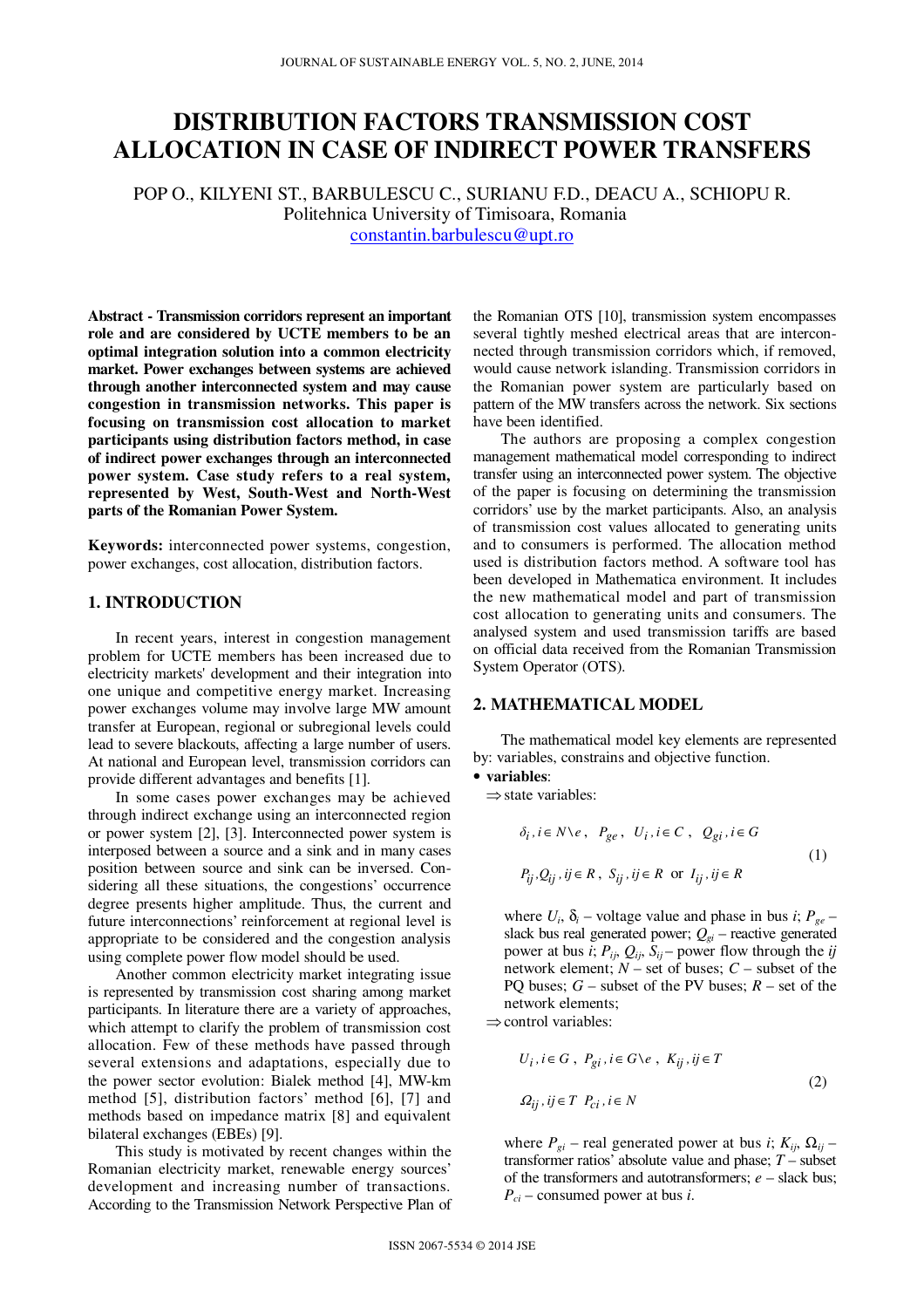### • **constraints**:

 $\Rightarrow$  equality constraints:

$$
\begin{cases} P_i(U,\delta,K,\Omega) - P_{gi} - P_{ci} = 0, & i \in N \\ Q_i(U,\delta,K,\Omega) - Q_{gi} - Q_{ci} = 0, & i \in N \end{cases}
$$
 (3)

 $\Rightarrow$  inequality constraints:

$$
P_{ge}^{min} \le P_{ge} \le P_{ge}^{max}
$$
\n
$$
P_{gi}^{min} \le P_{gi} \le P_{gi}^{max}, \quad i \in G \setminus e
$$
\n
$$
Q_{gi}^{min} \le Q_{gi} \le Q_{gi}^{max}, \quad i \in G
$$
\n
$$
P_{ci}^{min} \le P_{ci} \le P_{ci}^{max}, \quad i \in N
$$
\n
$$
U_i^{min} \le U_i \le U_i^{max}, \quad i \in C
$$
\n
$$
U_i^{min} \le U_i \le U_i^{max}, \quad i \in G
$$
\n
$$
K_{ij}^{min} \le K_{ij} \le K_{ij}^{max}, \quad ij \in T
$$
\n
$$
Q_{ij}^{min} \le Q_{ij} \le Q_{ij}^{max}, \quad ij \in T
$$
\n
$$
P_{ij}^{min} \le P_{ij}(U, \delta, k, \Omega), \quad ij \in R
$$
\n
$$
S_{ij}^{min} \le S_{ij}(U, \delta, k, \Omega), \quad ij \in R
$$

where: *U* and  $\delta$  – array of bus voltage values and phases;  $K$ ,  $\Omega$  – array of transformer ratio absolute values and phases;  $P_{ij}$ ,  $S_{ij}$ ,  $ij \in R$  – real and apparent power flow through the *ij* network element, from the *i* bus to the *j* bus;  $P_{ij}^{min}$ ,  $S_{ij}^{min}$  – inferior limit of the  $P_{ij}$  and  $S_{ij}$  power flow.

• **objective function** contains four terms: generated power cost characteristics, consumed power mitigation cost at specific buses of the power system, the congestion penalty cost and investment costs necessary to achieve additional power branches, requested by the opportunity to ensure the power transfer through interconnected power system without congestion.

$$
min(OBF) = \sum_{i \in G} C_i (P_{g i}) + \sum_{i \in N} C_i (P_{ci}) + \sum_{i \in K} T P_{ij} \cdot (S_{ij} - S_{ij}^{**}) + \sum_{w \in W} I_w
$$
 (5)

The generation hourly cost has a quadratic form:

$$
C_i(P_{gi}) = a_i \cdot P_{gi}^2 + b_i \cdot P_{gi} + c_i, \quad i \in G
$$
 (6)

where  $a_i$ ,  $b_i$ ,  $c_i - i$  generating unit cost coefficients.

*TPij* is the penalty tax of the apparent power upper limit overpass through the *ij* network element;  $S_{ij}^{**}$  is defined as:

$$
S_{ij}^{**} = \begin{cases} S_{ij} & \text{if } S_{ij} \le S_{ij}^{max} \\ S_{ij}^{max} & \text{if } (S_{ij} > S_{ij}^{max}) \end{cases}, \text{if } R \tag{7}
$$

The consumed power mitigation cost characteristics has a non linear form, the simpler being a second order *Pci* polynomial.

$$
C_i(P_{ci}) = t_i \cdot \Delta P_{ci}^2 + v_i \cdot \Delta P_{ci} , \quad i \in N .
$$
 (8)

where  $t_i$ ,  $v_i$  – consumer characteristic cost coefficients.

The term  $I_W$  represents the investment hourly costs involved in investment achieving *w*,  $w \in W$ .

A non linear optimization problem with constraints is obtained. It is solved using the penalty function method, associated with the generalized Lagrange multiplier method and the Fletcher-Reeves gradient method. The lagrangian function  $\Phi$  is presented in relation (9).  $\Phi$  function minimization applying gradient methods is performed computing its derivatives regarding the control variables (for the gradient components and searching direction) and regarding the state variables (for the Lagrange multipliers). The expressions of these derivatives are presented in [11], [12].

$$
\Phi = \sum_{i \in G} (a_i \cdot P_{gi}^2 + b_i \cdot P_{gi} + c_i) + \sum_{ij \in R} T P_{ij} (S_{ij} - S_{ij}^{**}) + \sum_{i \in N} (t_i \cdot \Delta P_{ci}^2 + v_i \cdot \Delta P_{ci}) + \sum_{i \in N \setminus e} \lambda_{pi} \cdot (P_i - P_{gi} - P_{ci}) + + \sum_{i \in C} \lambda_{qi} \cdot (Q_i - Q_{ci}) + r_{pe} \cdot (P_{ge} - P_{ge}^*)^2 + r_q \cdot \sum_{i \in G} P_{qi} \cdot (Q_{gi} - Q_{gi}^*)^2 + r_u \cdot \sum_{i \in C} P_{ui} \cdot (U_i - U_i^*)^2 + + r_p \cdot \sum_{ij \in R} p_{pij} \cdot (P_{ij} - P_{ij}^*)^2 + r_s \cdot \sum_{ij \in R} p_{sij} \cdot (S_{ij} - S_{ij}^*)^2 + \sum_{w \in W} I_w
$$
\n(9)

where  $\lambda_{pi}$ ,  $i \in N \setminus e$ ;  $\lambda_{qi}$ ,  $i \in C$  – Lagrange multipliers;  $r_{pe}$ ,  $r_q$ ,  $r_u$ ,  $r_p$ ,  $r_s$  – penalty coefficients;  $p_{qi}$ ,  $i \in G$ ;  $p_{ui}$ ,  $i \in C$ ;  $p_{pij}, i j \in R$ ;  $p_{sij}, i j \in R$  – weighting coefficients;  $P_{ge}^*$ ;  $Q_{gi}^*$ ;  $i \in G$ ;  $U_i^*$ ,  $i \in C$ ,  $P_{ij}^*$ ,  $P_{ji}^*$ ,  $ij \in R$ ;  $S_{ij}^*$ ,  $S_{ji}^*$ ,  $ij \in R$  – are computed as presented in [11], [12].

# **3. DISTRIBUTION FACTORS METHOD**

The distribution factors represent the relative power flow change on system element due to the generated and consumed power change. Generally, they depend on power system topology, operating condition (including constraints presented in Section 2) and power flow sense. Three factors are used [6], [12]: generation shift factors (*A* factors), generalized generation distribution factors (*D* factors) and generalized load distribution factors (*C* factors).

Generation Shift factors are determined by relation (10):

$$
\begin{cases} \varDelta P_{\ell,k}=A_{k,i}\cdot\varDelta P_{gi}\\ \varDelta P_{ge}+\varDelta P_{gi}=0 \end{cases},\ \ k\in R\,,\ \ i\in N\backslash e\quad (10)
$$

where:  $\Delta P_{lk}$  – real power flow change through the *k* network element;  $A_{ki}$  – generation shift factors through  $k$ network element, corresponding to generation change at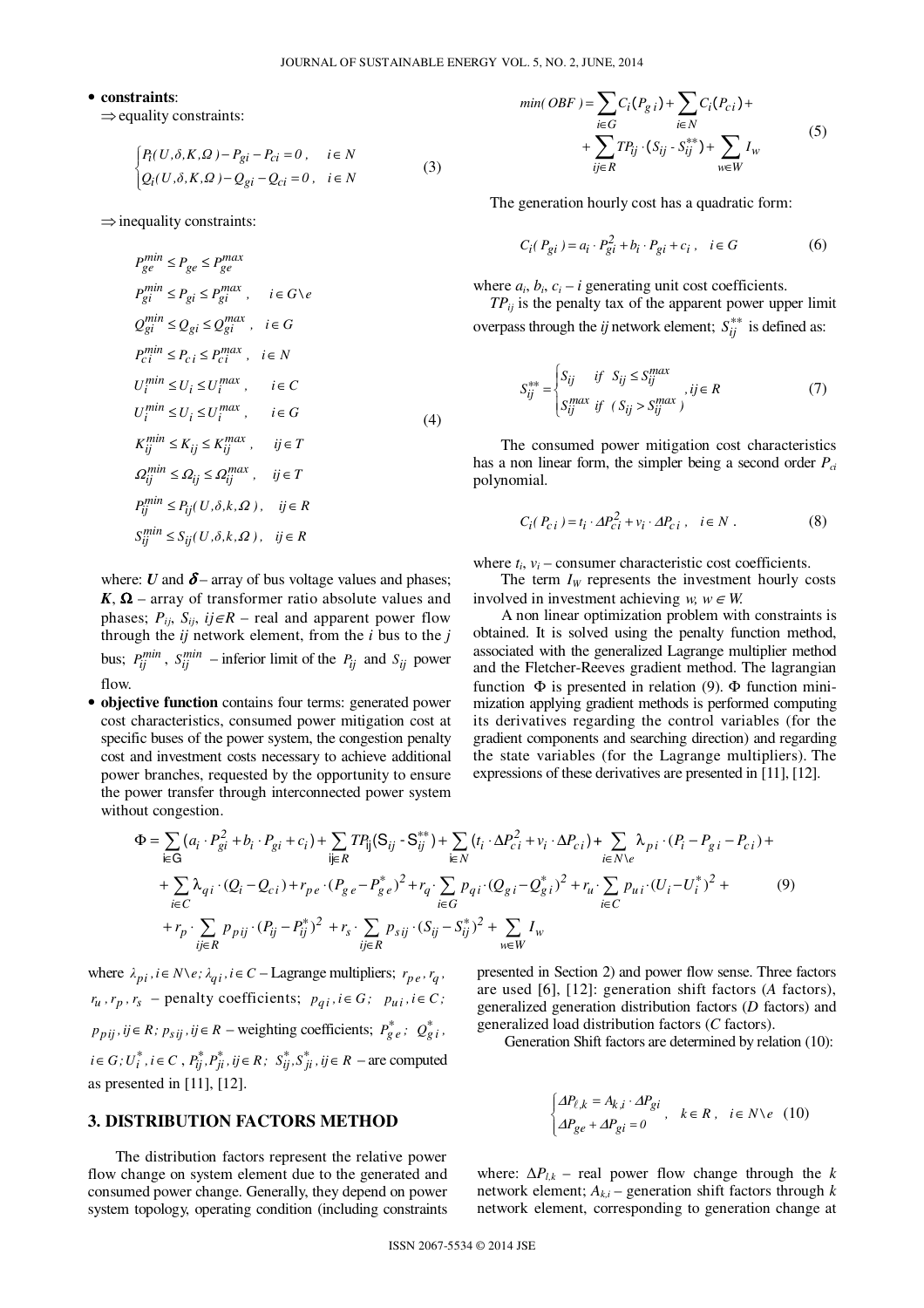bus *i*; ∆*Pgi* – generation change at bus *i* (*i* ≠ *e*); ∆*Pge* – generation change at slack bus.

Generalized generation distribution factors (*D* factors) are determining each generating unit impact on real power flow through the network elements. Generalized load distribution factors (*C* factors) are determining the contribution of each load to the network elements.

$$
D_{k,i} = D_{k,e} + A_{k,i} = \frac{P_k^0 - \sum_{i \in N \setminus e} (A_{k,i} \cdot P_{gi})}{\sum_{i \in N} P_{gi}} + A_{k,i}
$$
(11)

$$
P_k^0 - \sum_{j \in N} (A_{k,j} \cdot P_{cj})
$$

$$
C_{k,j} = C_{k,e} - A_{k,j} = \frac{\sum_{i \in N} P_{cj}}{\sum_{i \in N} P_{cj}} - A_{k,j}
$$

where:  $P_{l,k}$  – real power flow through *k* network element;  $P_{gi} - i$  bus generated power;  $D_{k,i} - k$  network element *D* factor, corresponding to the *i* bus generated power;  $P_{cj} - j$  bus consumed power;  $C_{k,j} - k$  network element  $C$  factor, corresponding to the  $j$  bus consumed power;  $P_k^0$  – power flow through the *k* network element from the previous iteration; *e* – slack bus.

*K* line transmission usage allocated to *i* generating unit or *j* consumer is determined based on *D*, respectively *C* factors.

$$
UG_{ik} = \sum_{i \in N} (D_{k,i} \cdot P_{gi}), \quad k \in R
$$
  

$$
UD_{jk} = \sum (C_{k,j} \cdot P_{cj}), \quad k \in R
$$
 (12)

Transmission costs allocated to *i* bus generating unit [12] are determined based on the transmission tariffs for *i* PV bus*, cgi* and transmission usage allocated to *i* generating unit, *UGik*. Similarly, transmission costs allocated to the *j* PQ bus are determined based on the transmission tariffs for *j* PQ bus*, ccj* and transmission usage allocated to consumer *j*,  $UD_{ik}$ .

$$
C^{Gi} = 0.2197 \cdot \sum_{k \in K} \sum_{i \in G} c_{gi} \cdot UG_{ik}
$$
  

$$
C^{Dj} = 0.7802 \cdot \sum_{k \in K} \sum_{j \in D} c_{cj} \cdot UD_{jk}
$$
 (13)

where  $K$  – set of system lines.

## **4. SOFTWARE TOOL**

 $\frac{1}{i \in N}$ 

The software tool has been designed in Mathematica environment [12] providing the graphical user interface characteristics specific to Microsoft Windows operating systems. It is linked with Powerworld software. The data

base containing the power system topology, parameters and elements is extracted from Powerworld software. The flowchart is presented in Fig. 1. A script file, *f1*, containing the topology, the parameters and the power system elements is used. The power flow computing results are extracted using a new script file, *f2*. Input and output buses for power transfer are identified.





The opportunities for power transfer capacity expansion are identified and several technical possible solutions are developed. The additional power transfer operating condition is analysed using mathematical model presented in Section II.

Optimal operating condition is obtained and two possibilities are identified regarding the objective function:

- none of the last two terms is "activated": the obtained operating condition is the final one. The analysis is completed and the power transfer is able to be achieved;
- at least one of the last two terms is "activated": the obtained operating condition is not the final and the computing process has to be continued. In this case, it must return to power flow computing, to identify other opportunities for further investments.

All the analyses are repeated for "opposite direction" power transfer cases. The third script file, *f3*, contains transfer variant analyzed data. Transmission cost is computed using distribution factor method once the data are loading.

# **5. CASE STUDY AND NUMERICAL RESULTS**

The case study is performed for the Western and South-Western side of the Romanian Power System. It has 88 buses, 107 branches, 35 PV buses and 42 PQ buses. Within the power system the medium voltage buses (real generating units), 220 kV, 400 kV are represented. System hourly cost is 202543.97 €/hr. Slack bus is located on Sibiu bus. Real power losses are 71.28 MW. The operating condition for the considered case study [11], [12] is presented in Fig. 2.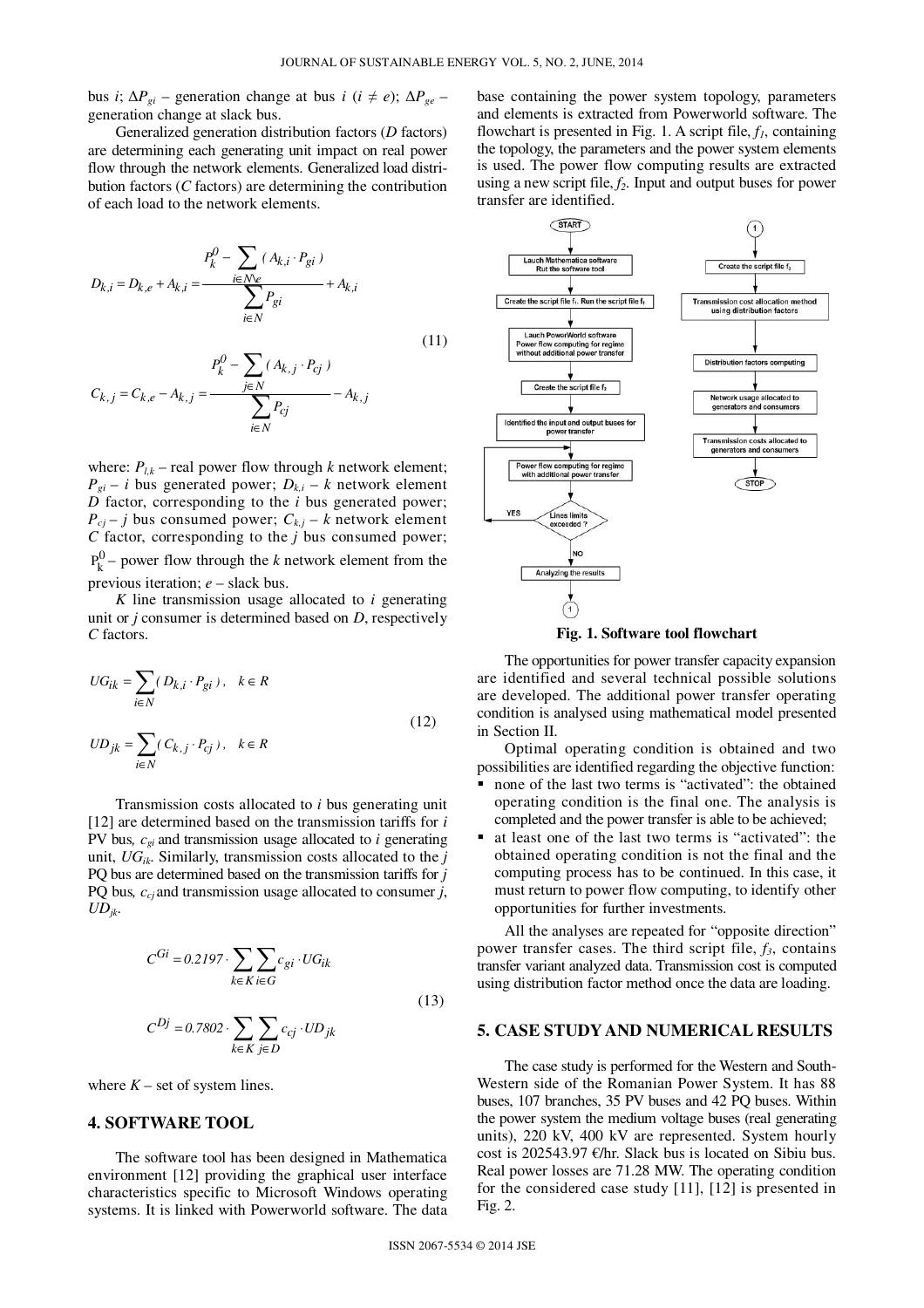

**Fig. 2. Western power system being interconnected between the Serbia, Hungary and Ukraine power systems** 

Buses XPF\_DJ11, XSA\_AR11 and XRO\_MU11 are representing tie-line connections with the neighbouring power systems (Serbia, Hungary and Ukraine). They are considered as inputs and outputs for real power transfers in both directions. In this paper two transfer variants are analyzed: Serbia - Hungary (RS-HU) and Hungary-Serbia (HU-RS). Real transferred power is 500 MW and 600 MW respectively.

The operating condition (Fig. 2) is very similar with the one used by the National Power Dispatcher. It is a peak-evening-winter operating condition.

The power transfer different cases analysis considering the congestion management is already presented in [2], [3].

Authors are focusing on transmission corridors analysis used by generating units and consumers. Real power transferred on 220 kV transmission corridors Iron Gates-Resita and 400 kV Sibiu-Iernut is presented in Table 1.

**Table 1. Transmission corridors real power** 

| <b>Transfer</b> | Iron Gates – Resita (MW) | Sibiu-Iernut (MW) |
|-----------------|--------------------------|-------------------|
| Based case      | 508                      | 481.3             |
| RS-HU           | 561.4                    | 481.3             |
| $HU-RS$         | $-140.8$                 |                   |

In the following, the results are summarized. The real generated power once the transfer cases congestion management is finished is presented in Fig. 3. The great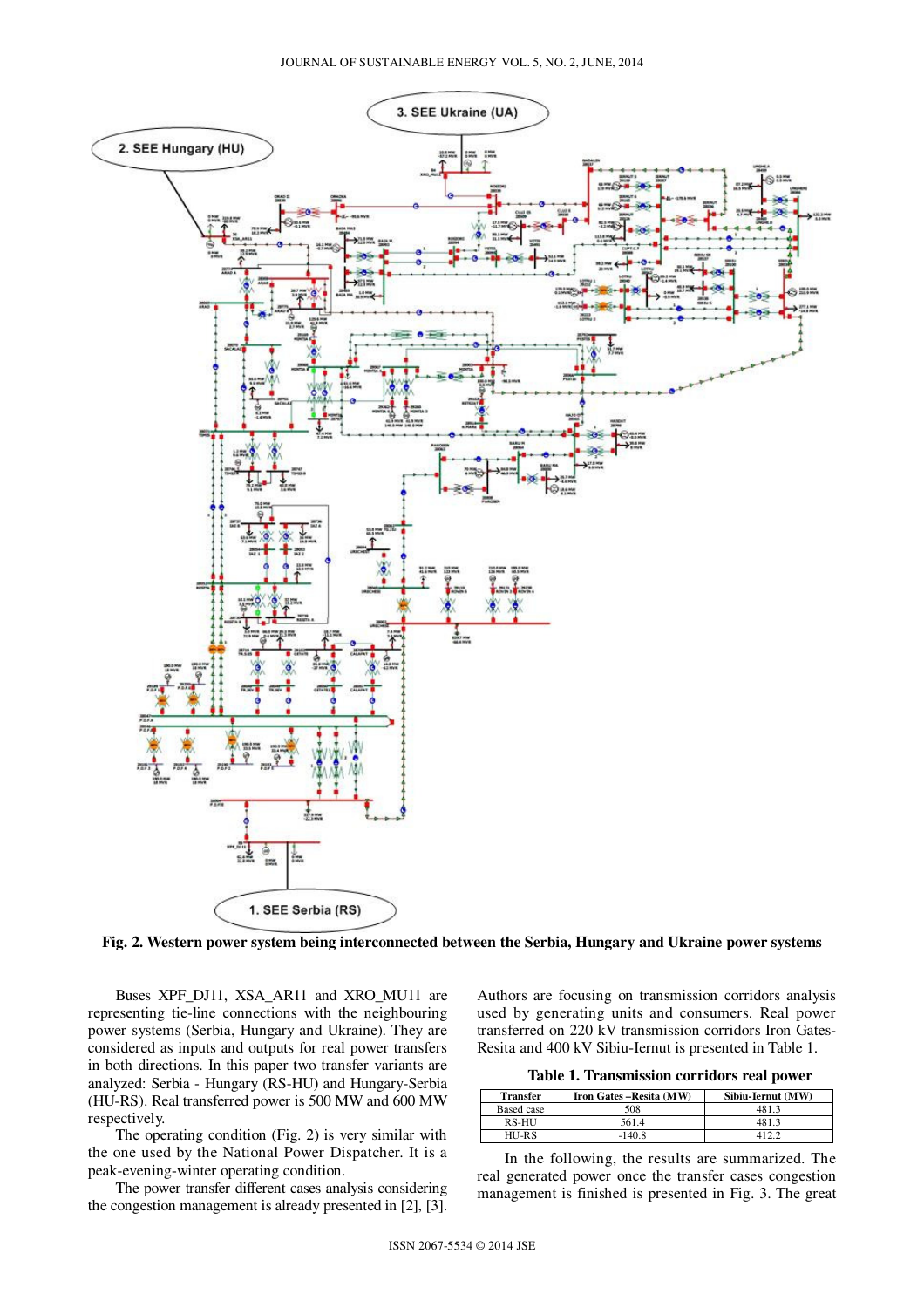majority of the generating units have the same value for both cases, excepting the following ones: Mintia 3 (176 MW, 185 MW), PDF 5 (110 MW, 100 MW), Lotru 3 (170 MW, 150 MW), Iernut 6 (66 MW, 100 MW), Rovin 3 (210, 220 MW) and Sibiu (200.6 MW, 159 MW).



The transmission usage values allocated to generating units on transmission corridor Iron Gates-Resita and Sibiu-Iernut using distribution factors allocation method are presented in Fig. 4-5. Differences between the obtained values in both cases are highlighted. e.g. real power flow on Iron Gates-Resita transmission corridor is 561.4 MW (transfer RS-HU) and -140.8 MW (transfer HU-RS). Mintia 5 generating unit produces 165 MW in both cases. But, transmission usage values (Fig. 4) are -584 MW (transfer SR-HU) and 114 MW (transfer HU-RS). The same comment is available for Sibiu-Iernut transmission corridor, in case of the same generating unit. In case of RS-HU transfer, transmission usage allocated to Mintia 5 generating unit is 90.37 MW and for HU-RS, 93.68 MW (Fig. 5).

The Iernut generating unit case is considered as an example. Real Iron Gates-Resita transmission corridor power flow is 561.4 MW (transfer RS-HU), respectively -140.8 MW (transfer HU-RS). Transmission usage allocated to Rovin 3 generating unit is 702.06 MW and -280.81 MW. In case of Sibiu-Iernut transmission corridor the power flow sense is the same for both transfer cases (108.26 MW and 111.41 MW), and transmission usage allocated to Iernut 6 generating unit is negative in both transfer cases: -280.8 MW and -357.37 MW.



**Fig. 4. Transmission usage allocated to generating units on Iron Gates-Resita transmission corridor using distribution factors method** 



**Fig. 5. Transmission usage allocated to generating units on Sibiu-Iernut transmission corridor using distribution factors method** 

According to Fig. 6 consumers present the same value for transfer cases, excepting the buses that have input and output role for real power transfers: 500 MW (bus XPF\_DJ11) and 600 MW (bus XSA\_AR11).



**Fig. 6. Real consumed power in case of RS-HU and HU-RS power transfers** 

Transmission usage allocated to consumers on Iron Gates-Resita and Sibiu-Iernut transmission corridors using allocation method is presented in Figs. 7 and 8.

Consumer Urechesi has the highest value (629.7 MW), only for RS-HU transfer. Thus, for Iron Gates-Resita transmission corridor (Fig. 7) the following values have been obtained: 3389.48 MW (RS-HU transfer) and -699.24 MW (HU-RS transfer). According to fig. 8 transmission usage allocated to consumer Urechesi is 723.42 MW for RS-HU transfer and 602.12 MW for HU-RS transfer.



**Fig. 7. Transmission usage allocated to consumers on Iron Gates-Resita transmission corridor using distribution factors method**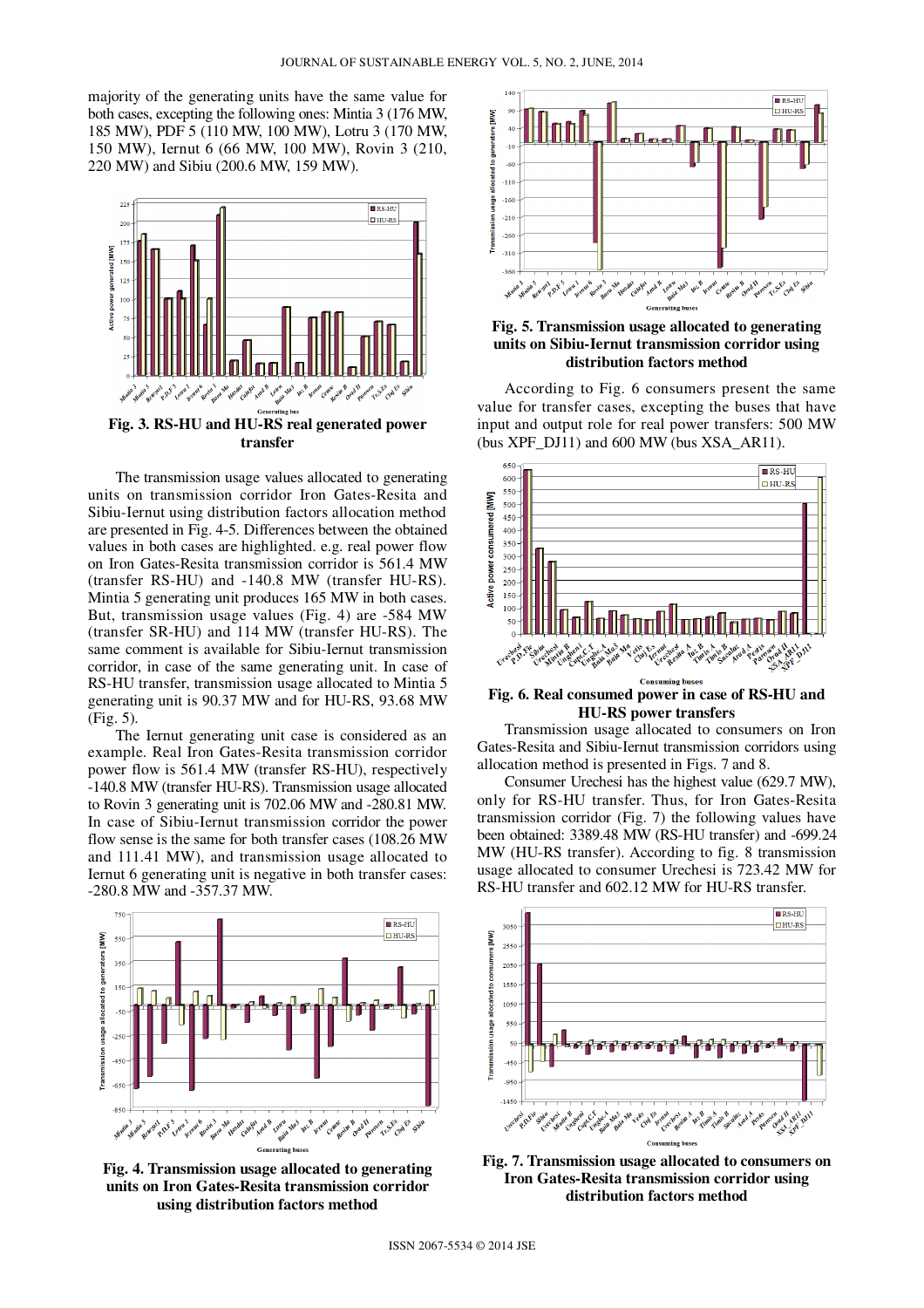

**Fig. 8. Transmission usage allocated to consumers on Sibiu-Iernut transmission corridor using distribution factors method** 

Therefore transmission usage values allocated to generators and consumers using distribution factors method highlighted a unique behaviour due to the influence of system parameters, nodal susceptance matrix, generated and consumed power.

Transmission cost allocated to generating units and consumers are calculated using relation (13). Tariff values and the obtained ones are presented in Tables 2 and 3. The authors start from the assumption that negative values obtained with distribution factors method will be neglected. Significant differences are highlighted for RS-HU and HU-RS transfer cases.

**Table 2. Transmission costs allocated to generating units** 

| <b>Bus name</b>     | Tariff value $(E/MWh)$ |          | Transmission cost values $(f/h)$ |              |  |
|---------------------|------------------------|----------|----------------------------------|--------------|--|
|                     | <b>RS-HU</b>           | $HU-RS$  | <b>RS-HU</b>                     | <b>HU-RS</b> |  |
| Mintia <sub>3</sub> | 37.82                  | 37.82    | 18653.1                          | 23146.4      |  |
| Retezat1            | 37.82                  | 37.82    | 14258.7                          | 15292.9      |  |
| P.D.F 5             | 52.69                  | 52.69    | 41760.                           | 30681.7      |  |
| Lotru 1             | 37.82                  | 37.82    | 56127.1                          | 46839.8      |  |
| Iernut 6            | 25.59                  | 25.59    | 10818.5                          | 15799.7      |  |
| Rovin <sub>3</sub>  | 52.69                  | 52.69    | 42138.3                          | 30702.5      |  |
| Baru Ma             | 37.82                  | 37.82    | 3354.01                          | 2057.68      |  |
| Hasdat              | 37.82                  | 37.82    | 4497.11                          | 4965.28      |  |
| Calafat             | 52.69                  | 52.69    | 4113.23                          | 3035.2       |  |
| Arad B              | 37.82                  | 37.82    | 1058.13                          | 1921.22      |  |
| <b>Sacalaz</b>      | 37.82                  | 37.82    | 375.184                          | 718.848      |  |
| Lotru               | 37.82                  | 37.82    | 26507.3                          | 25465.9      |  |
| Baia Ma3            | 25.59                  | 25.59    | 2786.32                          | 2662.41      |  |
| Timis A             | 37.82                  | 37.82    | 69.3472                          | 136.597      |  |
| <b>Iaz B</b>        | 37.82                  | 37.82    | 7903.55                          | 8915.95      |  |
| Iernut              | 25.59                  | 25.59    | 13504.6                          | 13016.6      |  |
| Cetate              | 52.69                  | 52.69    | 23333.9                          | 17387.7      |  |
| Resita B            | 37.82                  | 37.82    | 1031.97                          | 1170.85      |  |
| Orad Ii             | 37.82                  | 37.82    | 13379.9                          | 12778.1      |  |
| Parosen             | 37.82                  | 37.82    | 4730.96                          | 5981.72      |  |
| Tr.S.Es             | 52.69                  | 52.69    | 16738.5                          | 11909.7      |  |
| Cluj Es             | 25.59                  | 25.59    | 5506.52                          | 5505.57      |  |
| Unghe.A             | 25.59                  | 25.59    | 81.8913                          | 78.8752      |  |
| Sibiu               | 37.82                  | 37.82    | 38929.9                          | 247.911      |  |
| $Xpf_Dj11$          | 0.33                   | $\Omega$ | 628.315                          | $\Omega$     |  |
| XSA AR11            | $\overline{0}$         | 0.31     | $\mathbf{0}$                     | 1243.1       |  |

| <b>Bus name</b> | Tariff value $(\epsilon/MWh)$ |              |              | Transmission cost values $(\mathcal{E}/h)$ |  |
|-----------------|-------------------------------|--------------|--------------|--------------------------------------------|--|
|                 | <b>RS-HU</b>                  | <b>HU-RS</b> | <b>RS-HU</b> | $HU-RS$                                    |  |
| XSA AR11        | 0.04                          | $^{(1)}$     | 307.389      |                                            |  |
| XRO MU11        | 0.08                          | 0.08         | 17.8765      | 12.9529                                    |  |
| XPF DJ11        |                               | 0.12         |              | 975.227                                    |  |
| Urechesi        | 40.56                         | 40.56        | 390467.      | 471827.                                    |  |
| P.D.Fie         | 40.56                         | 40.56        | 211936.      | 272117.                                    |  |
| Sibiu           | 55.22                         | 55.22        | 210190.      | 127383.                                    |  |
| Urechesi        | 40.56                         | 40.56        | 52984.       | 53492.4                                    |  |
| Resita          | 52.56                         | 52.56        | 22217.9      | 17837.3                                    |  |
| Hajd Ot.        | 52.56                         | 52.56        | 6029.25      | 3626.26                                    |  |
| Mintia B        | 52.56                         | 52.56        | 22578.8      | 11662.7                                    |  |
| Ungheni         | 55.22                         | 55.22        | 176397.      | 134858.                                    |  |

| <b>Bus name</b> | Tariff value $(E/MWh)$ |              | Transmission cost values $(\mathcal{E}/h)$ |              |
|-----------------|------------------------|--------------|--------------------------------------------|--------------|
|                 | <b>RS-HU</b>           | <b>HU-RS</b> | <b>RS-HU</b>                               | <b>HU-RS</b> |
| Cupt.C.T        | 55.44                  | 55.44        | 108.745                                    | 79.8009      |
| Baia M.         | 55.44                  | 55.44        | 1262.16                                    | 2.06895      |
| Unghe.A         | 55.22                  | 55.22        | 290.813                                    | 280.102      |
| Unghe.B         | 55.22                  | 55.22        | 37310.                                     | 28712.7      |
| Baia Ma3        | 55.44                  | 55.44        | 94094.5                                    | 71211.7      |
| Baia Ma         | 55.44                  | 55.44        | 55721.6                                    | 42185.4      |
| Vetis           | 55.44                  | 55.44        | 66160.7                                    | 50241.2      |
| Cluj Es         | 55.44                  | 55.44        | 98954.9                                    | 71935.1      |
| Iernut          | 55.22                  | 55.22        | 144025.                                    | 105354.      |
| Sibiu Sb        | 55.22                  | 55.22        | 41036.5                                    | 26046.3      |
| Sibiu S         | 55.22                  | 55.22        | 39972.2                                    | 25361.8      |
| Urechest        | 40.56                  | 40.56        | 34080.7                                    | 34248.9      |
| Calafat         | 40.56                  | 40.56        | 7742.03                                    | 9081.73      |
| Tr.S.Es         | 40.56                  | 40.56        | 26508.7                                    | 32601.8      |
| Resita A        | 52.56                  | 52.56        | 56482.1                                    | 45975.8      |
| Resita B        | 52.56                  | 52.56        | 21707.                                     | 17670.5      |
| Iaz A           | 52.56                  | 52.56        | 26317.3                                    | 21931.3      |
| Iaz B           | 52.56                  | 52.56        | 24987.5                                    | 49494.3      |
| Timis A         | 52.56                  | 52.56        | 65762.4                                    | 37404.7      |
| Timis B         | 52.56                  | 52.56        | 36351.3                                    | 20668.6      |
| Sacalaz         | 52.56                  | 52.56        | 49970.9                                    | 26445.9      |
| Arad A          | 52.56                  | 52.56        | 42287.9                                    | 14514.4      |
| Arad B          | 52.56                  | 52.56        | 19037.6                                    | 6541.63      |
| Mintia          | 52.56                  | 52.56        | 20186.5                                    | 8930.41      |
| Pestis          | 52.56                  | 52.56        | 21134.3                                    | 13591.2      |
| Hasdat          | 52.56                  | 52.56        | 13477.2                                    | 8104.2       |
| Baru Ma         | 52.56                  | 52.56        | 11910.8                                    | 7307.23      |
| Parosen         | 52.56                  | 52.56        | 46979.8                                    | 34089.2      |
| Orad Ii         | 55.44                  | 55.44        | 95548.1                                    | 70452.8      |
| Cetate          | 40.56                  | 40.56        | 18692.3                                    | 22009.1      |

## **5. CONCLUSION**

Within the paper the authors are proposing a mathematical model used for congestion management in case of indirect power transfers using an interconnected power system. Transmission corridors are considered very important in integration into a unique energy market and for this reason it is important to determine the generating units and consumers' transmission corridors usage and transmission costs allocated to generating units and consumers. Distribution factors method chosen by the authors is used for security and contingency studies. The case study is carried on a real power system modelled on the Western, South-Western and Northern parts of the Romanian Power System. The results have been obtained using the software tool developed in Mathematica environment. The existences of counterflow values obtained with distribution factors method require carefully interpretation. In this case it is necessary to perform a check of power flow to assess the accuracy of the calculation after the tracing buses contribution. The results obtained for both cases are very different. Also, transmission cost allocated to system generating units and consumers presents significant differences.

#### **ACKNOWLEDGMENT**

This work was partially supported by the strategic grant POSDRU/159/1.5/S/137070 (2014) of the Ministry of National Education, Romania, co-financed by the European Social Fund – Investing in People, within the Sectoral Operational Programme Human Resources Development 2007-2013.

## **REFERENCES**

[1] R. Mohamedi, S. Lefebvre, A.O. Ba, A. Houle, "Increasing the Transfer Capacity of a Corridor through Power Flow Control", Proceedings of the IEEE Electrical Power Conference (EPC), Canda, pp. 507-513, October 2007